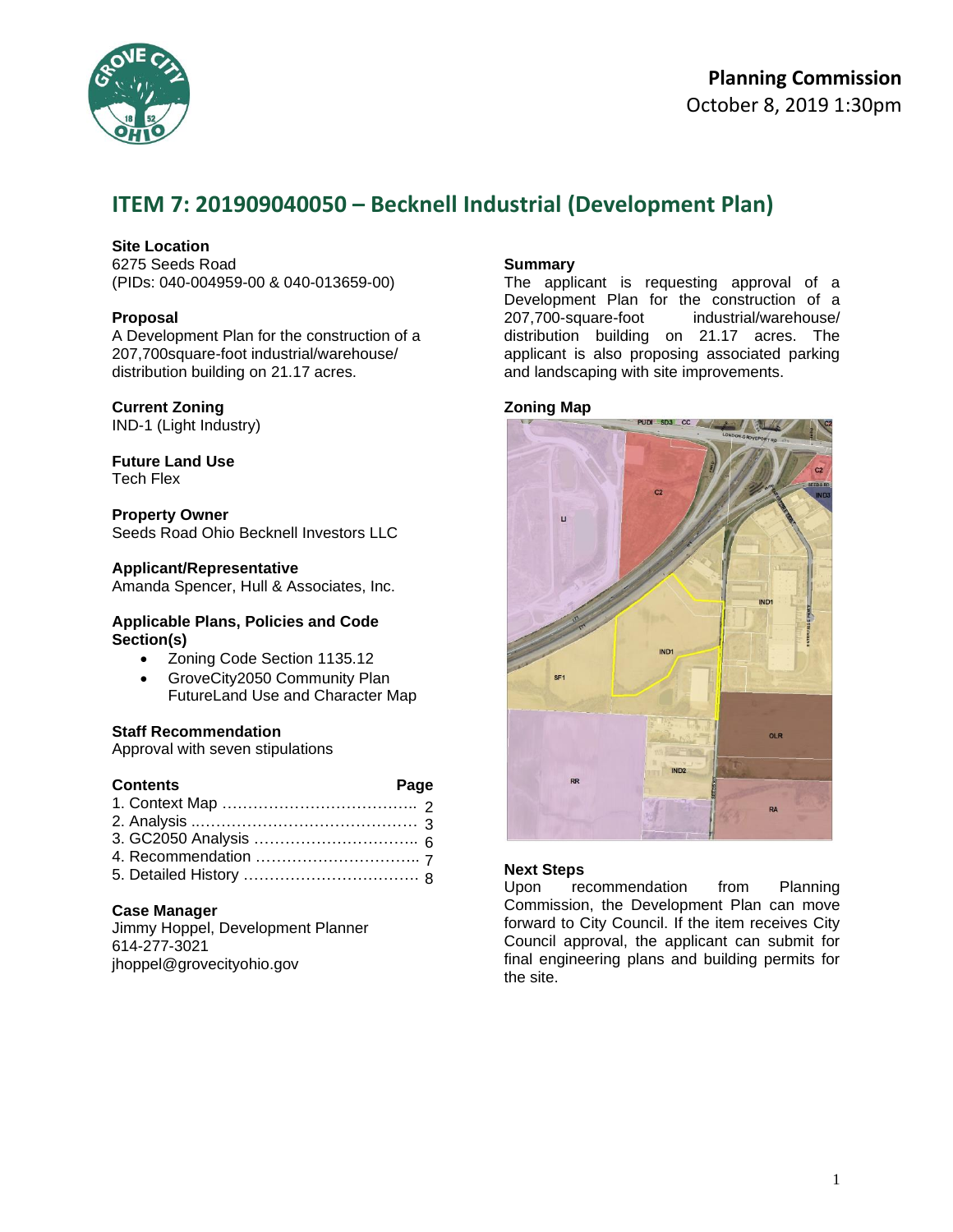# **1. Context Map**

This property is located at 6275 Seeds Road (PIDs: 040-004959-00 & 040-013659-00)





201909040050<br>Becknell Industrial - Development Plan 6275 Seeds Road

N

 $\ddot{\text{A}}$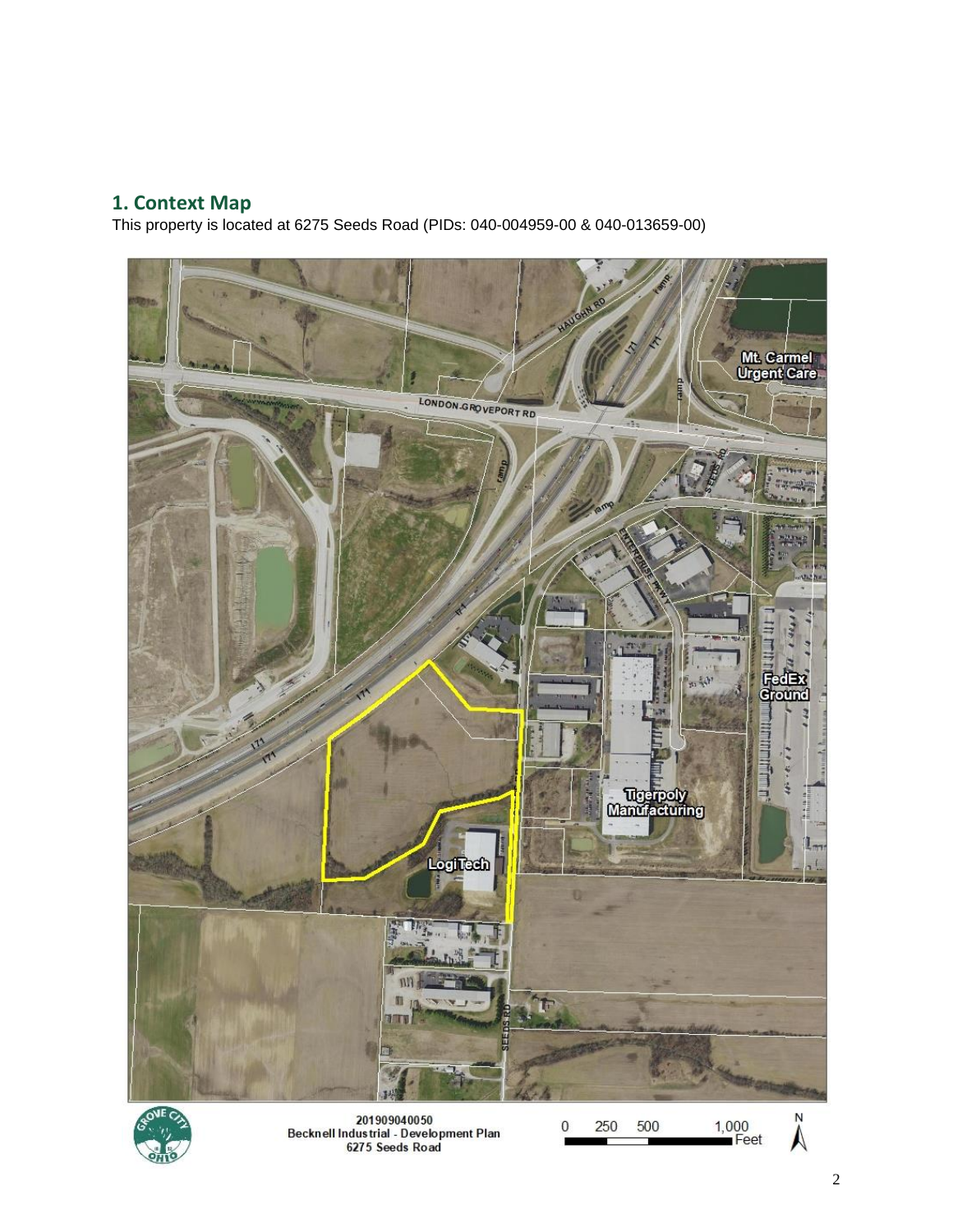# **2. Analysis**

# **Summary**

The applicant is requesting approval of a development plan for the construction of an industrial spec building located at 6275 Seeds Road, 2,725 feet north of Zuber Road (Parcels 040-004959-00 & 040- 013659-00). The proposal is a 207,000 square foot building on a 21.17-acre site, with associated vehicular parking, semi-truck loading and parking, landscaping and stormwater basin improvements. The building is being designed to host single or multiple industrial, warehousing or distribution tenants. The building will be finished primarily with precast concrete panels and will have available space for 20 truck docks. The number of employees is unknown at this time, but there parking is provided for 192 singleshift employees or 128 employees for multi-shift capability.

# **Site Plan**

The 21.17-acre site is proposed to have a single 30-foot curb cut from Seeds Road on the northern end of the site. The 24-foot drive circulates north of the building to access vehicular parking and continues around the entire building with a truck turn-around proposed on the southern end of the building. A 40 foot drive branches off the main drive to the semi-truck loading area on the southeast side of the building. The site is proposed to be constructed with vehicular parking spaces on the northwest and southwest sides of the building and a semi-truck loading area on the southeast side of the building. Future potential semi-truck parking is shown to the southeast of the semi-truck drive.

The building is generally proposed in the center of the site and meets all setback and coverage requirements for the IND-1 zoning district. Two dumpster enclosures are located on the southeastern side of the building within the landscape peninsulas bordering the truck loading area. A stormwater retention basin is proposed on the southern portion of the site.

Five-foot sidewalks are proposed along the western and southern sides of the building, including entry sidewalks in the building and several emergency egress sidewalks on the northern, western and southern sides of the building.

The site of the proposed development currently spans two parcels (040-004959 and 040- 013659), both owned by Seeds Road Ohio Becknell Investors LLC. These lots will need to be combined in order to eliminate setback conflicts. The primary parcel (040-004959) also includes a strip of land along Seeds Road that should be deeded to the City as public right-of-way.

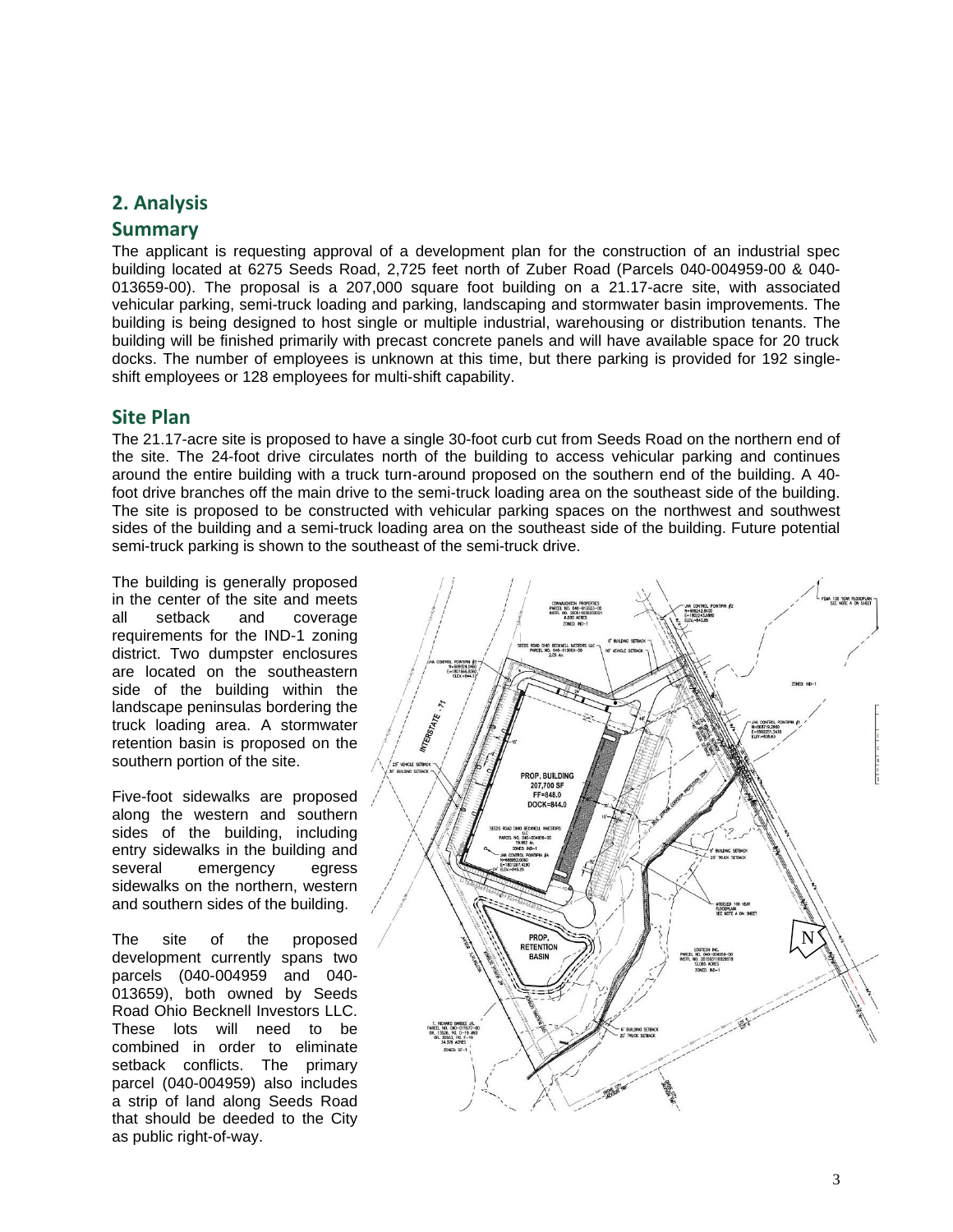## **Landscaping**

The Landscaping Plan submitted meets the requirements of Chapter 1136, aside from information regarding tree preservation. The proposed plans show the preservation of the existing tree mass along the southeast perimeter of the site, within the stream corridor protection zone. The Tree Inventory provided by the applicant shows 38 "Dead" and 27 "Poor" quality trees that are planned to be preserved within this existing tree mass. These trees will not be foliage-producing and therefore will not provide adequate site screening. These Dead and Poor trees should be removed during the construction process and additional trees should be planted to provide adequate screening in their place.

Along the Seeds Road frontage, plans show sodded mounding with 62 White Pines. The site entry feature includes three Red Maples, nine Rainbow Pillar Serviceberry, 18 Fragrant Sumacs and additional turf and groundcover plants. The two main building entrances are landscaped with one Thornless Honeylocust each, and additional Ostrich Ferns and Green Gem Boxwoods. Each parking island includes one tree, meeting Code. Along the western edge of the employee parking area is a continuous row of Taxus Hicksii, forming a continuous hedge.

The dumpster enclosures are screened with Taxus Hicksii, planted at 36-inches in height. Each dumpster enclosure is screened with 11 plantings. The retention pond requires 22 trees, calculated at 1 tree for every 50' linear feet of pond perimeter. The applicant has provided 24 trees, including six Bald Cypress, six River Birch and 12 existing trees that are being preserved. All other building perimeter and general site plantings are met according to Code for the IND-1 district. All requirements have been met or exceeded in number and in minimum caliper and height requirements.

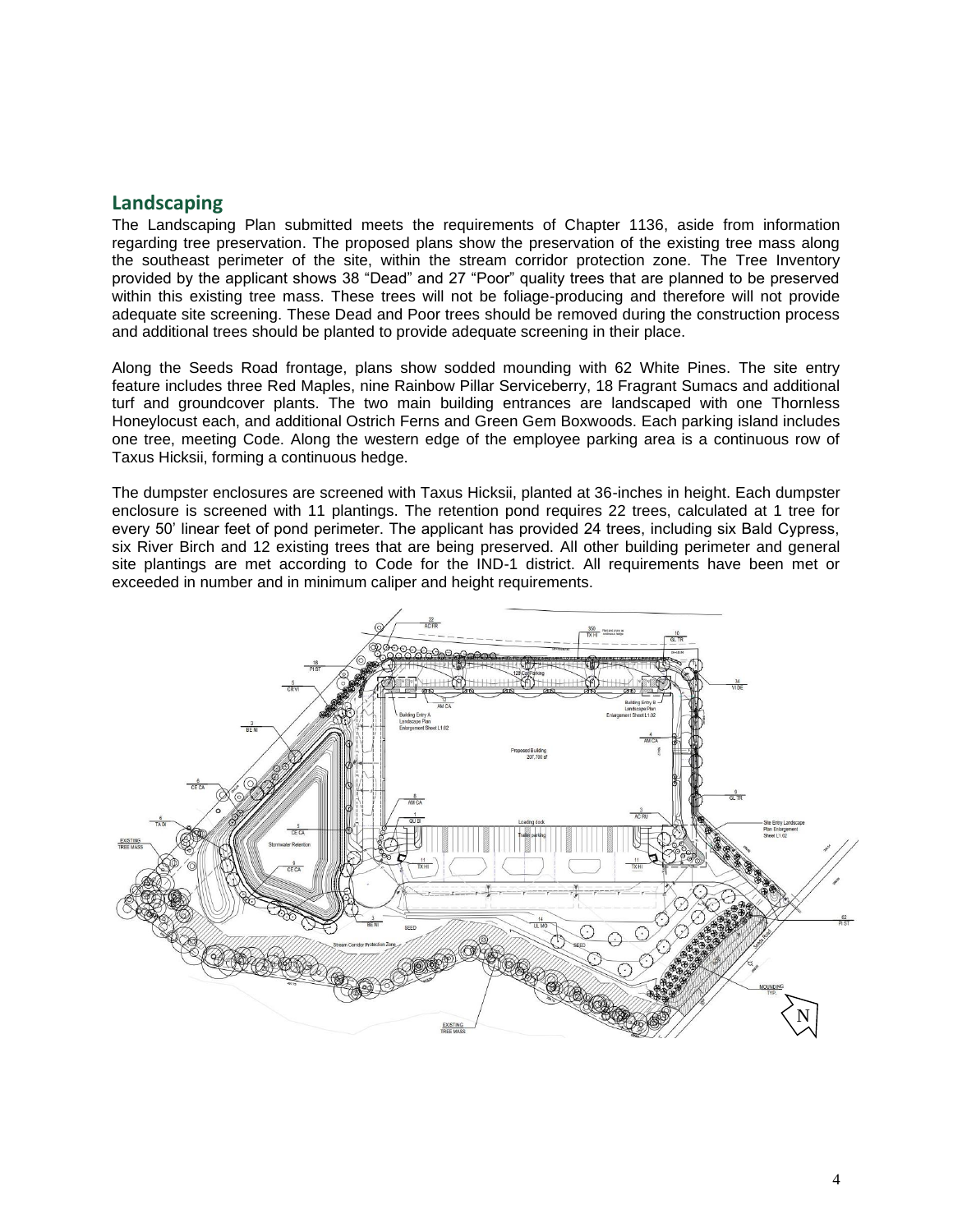## **Building**

The proposed 207,000-square-foot building has a main building maximum height of 39 feet, with a parapet height of 40 feet 6 inches. These heights exceed the maximum permitted by Code of 35 feet for the IND-1 district and will require a variance from the Board of Zoning Appeals; however, staff would be supportive of this variance as the increased building height is becoming an industry standard for modern industrial/distribution/warehouse space. This increase in height will also permit more efficient roof drainage.

The exterior of the building will primarily be constructed of precast concrete wall panels painted in the Sherwin Williams colors Elder White, Mindful Gray, and Dovetail. Windows and entry doors will be aluminum framed with gray-tinted glass. Metal egress doors around the building will be painted to match the paneling around them. A metal coping along the roof and parapet will be designed to complement the building paint scheme.

The dumpster enclosures will be constructed of 8-inch CMU walls, with solid grout and will be painted to match the building color scheme on three sides. The opaque steel-framed gate will have ribbed steel paneling. The proposed height of the enclosure is six feet tall, which would allow for a five-foot-tall dumpster to meet the Code requirement that the enclosure height be one foot taller than the dumpster.

*Proposed Northwestern Elevation (I-71 facing; northern half of elevation)*

|                                                                                                                                                                                                                                           |                                                                                                                                                                                                                                                                                | ______<br>-----<br>------------      |                                                                                                                           |
|-------------------------------------------------------------------------------------------------------------------------------------------------------------------------------------------------------------------------------------------|--------------------------------------------------------------------------------------------------------------------------------------------------------------------------------------------------------------------------------------------------------------------------------|--------------------------------------|---------------------------------------------------------------------------------------------------------------------------|
| <b>Contract Contract Contract Contract</b>                                                                                                                                                                                                | __<br>the property of the control of the control of the control of<br>____                                                                                                                                                                                                     | <b>Charles College College</b><br>-- | ---<br><b>Brown and Common</b>                                                                                            |
| ______<br><b>School Section 1989</b><br>$\sim$<br>the process of the con-                                                                                                                                                                 | ____<br>The process and the computer<br>-----<br>---------<br>the process of the contract of<br>and the control of the control of the control of<br>the company's process and the<br>Science of Contractor<br>______<br>____<br>______                                         | $\sim$                               | ____<br>the company's company's company's<br>____<br>_<br>_______<br>-------<br>______                                    |
| ______<br><b>Contract Contract Contract</b><br><b>CONTRACTOR</b><br>_____<br>______                                                                                                                                                       | ______<br>and the property of the country of the country of<br><b>Contract of Contract of</b><br>_____<br>__________<br>__<br><b>Service Controllers</b><br><b>Services</b> States<br>______<br><b>Contract Contract</b><br><b>Constitution of the American</b><br>___<br>____ |                                      | ----<br>_<br>___<br>----<br><b>Contract &amp; American</b><br>-----<br>_____<br>____<br>______<br>____<br>________        |
| ________<br>--------<br>_______<br><b>Science Advised Associates</b>                                                                                                                                                                      | The property of the local<br><b>Contract Contract</b><br>_________<br><b>College</b><br>_____<br>_____<br>_____<br>____<br>_<br>_<br>________                                                                                                                                  |                                      | ____<br>______<br>_____<br>______<br>____<br><b>Committee Committee</b><br>___<br>The control of the con-<br>--<br>______ |
| ______<br>______<br><b>STATISTICS</b><br>and the company's company's                                                                                                                                                                      | ---------<br>_____<br>_<br><b>Contractor</b><br>the company's company's company's<br>-----<br>-----                                                                                                                                                                            |                                      | _<br>--<br>____<br>--<br>the former of the com-                                                                           |
| <b>Commercial</b><br><b>The Company's</b><br>_____<br>_<br>_<br>1 September 11<br><b>Commercial</b><br>-<br>______<br>-----<br>--<br><b>Charles Card</b><br>____<br><b>Contract Contract Contract Contract</b><br>-<br>_____<br>-----     | --                                                                                                                                                                                                                                                                             |                                      |                                                                                                                           |
| <b>Construction</b><br><b>Statement</b><br>____<br>_<br><b><i>Continental</i></b><br><b>Contract Contract Contract Contract</b><br>-<br>--<br><b>Bancon</b><br>the process of the con-<br>to appearance to have done<br>-------<br>------ | <b>Commercial discussion from a</b><br>________                                                                                                                                                                                                                                |                                      | ___<br>_______                                                                                                            |
|                                                                                                                                                                                                                                           |                                                                                                                                                                                                                                                                                |                                      | ____<br>_______                                                                                                           |
| and the company of the said in<br>the country of the country of the country of the country of the country of<br>and the company of the property of the company<br>the advertising the first contract of the                               | _______                                                                                                                                                                                                                                                                        |                                      |                                                                                                                           |

*Proposed Southeastern Elevation (Seeds Road facing; northern half of elevation)*

| ___                           | $-$ | and at the R. E. and the first product and in-<br><b>State</b> | <b>STATE OF THE OWNER.</b><br>------- | $\sim$                                           |                                           | ---<br>--<br>.<br><b>Sec.</b><br>- |                      |                                                       |                                                                                                                                                                                                                                                  | and the company and holiday that<br><b>Charles Construction</b><br><b>CONTRACTOR</b><br>____<br>the two two positions had<br><b>The American Pro</b> |                                   | $-$ |  |
|-------------------------------|-----|----------------------------------------------------------------|---------------------------------------|--------------------------------------------------|-------------------------------------------|------------------------------------|----------------------|-------------------------------------------------------|--------------------------------------------------------------------------------------------------------------------------------------------------------------------------------------------------------------------------------------------------|------------------------------------------------------------------------------------------------------------------------------------------------------|-----------------------------------|-----|--|
| a control control of the con- |     |                                                                |                                       | <b>The Company of the Company of the Company</b> | and in plans a subject of the appropriate | the information of the state.      | continue of monetary | --<br>--<br><b>Friedrich</b><br><b><i>Parants</i></b> | <b><i><u>A Contract A Contract A Contract A Contract A Contract A Contract A Contract A Contract A Contract A Contract A Contract A Contract A Contract A Contract A Contract A Contract A Contract A Contract A Contract A Contract</u></i></b> | $\frac{1}{2}$<br>with the first time<br><b>CD</b><br><b><i>CONTRACTOR</i></b><br><b>COLOR</b>                                                        | -<br><b><i>Search a bring</i></b> |     |  |

## **Parking**

The development includes 118 employee vehicular parking spaces and 36 trailer parking spaces. The potential future employee parking includes 58 spaces and 47 trailer spaces. Plan sheets indicate that all pavement markings will be white. Heavy-duty pavement is proposed in locations where semi-trucks will drive/park. Each vehicular parking space is proposed to be 9 feet by 20 feet, equaling the Code required area of 180 square feet. The typical trailer parking space is proposed to be 12 feet by 60 feet.

The potential future semi-truck parking area to the east of the truck drive is impacted by the FEMA 100 year Floodplain "Zone A", however, the Hydraulics Plan submitted by the applicant shows a modeled 100 year floodplain that does not conflict with the future parking. A Special Flood Hazard Area Development Permit will need to be obtained prior to this future expansion; unless the FEMA floodplain map is updated to show no conflict prior to the future parking expansion.

# **Lighting**

The applicant has submitted a photometric plan that generally meets the minimum 0.5 footcandle requirement in all vehicular and pedestrian areas. However, at the entry driveway and at the truck turnaround there are areas that fall below the 0.5 footcandle threshold, and a revised photometric plan will need to be submitted showing these areas meeting the Code requirement.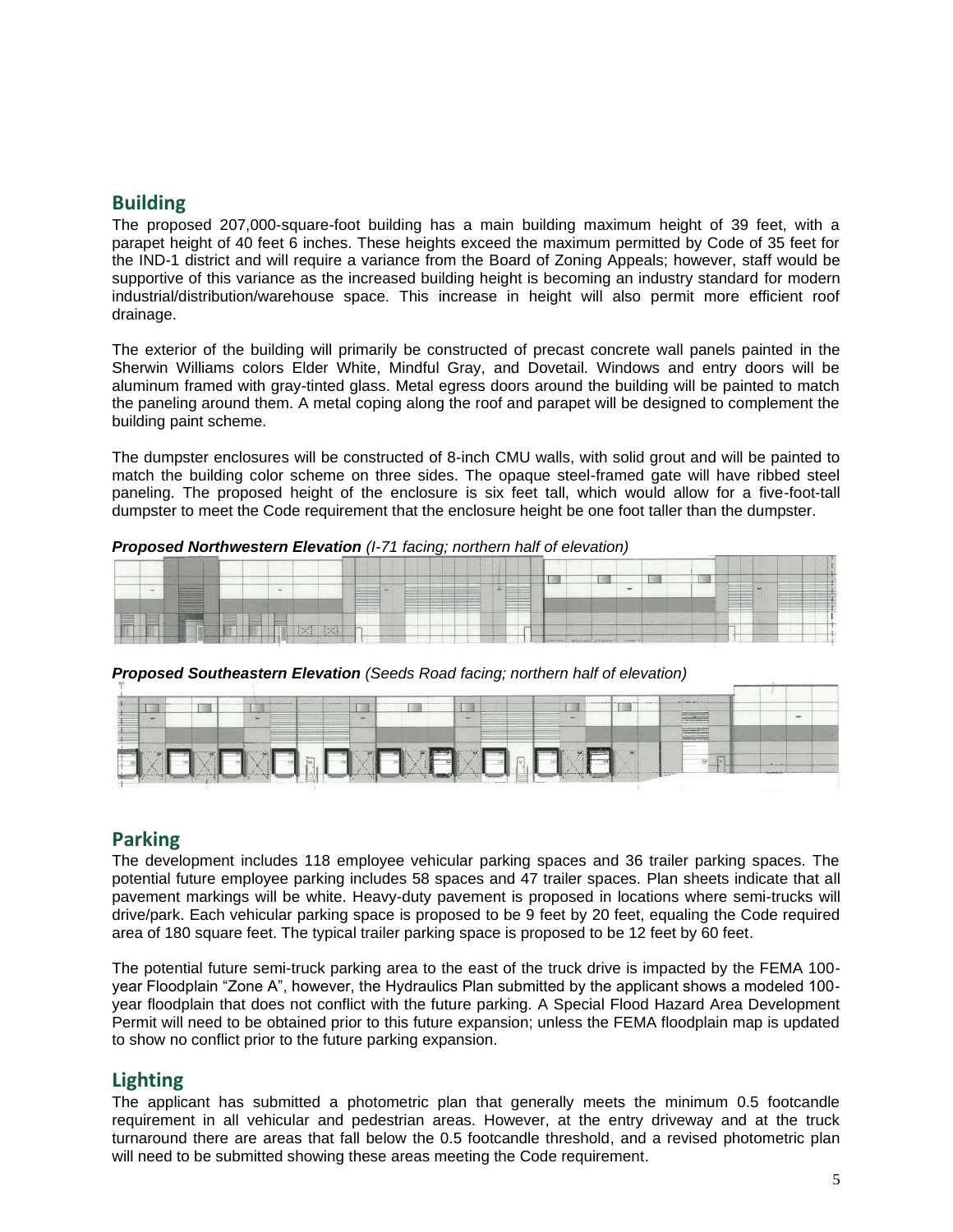Details were not submitted for proposed site lighting fixtures, although the catalog numbers are indicated on the photometric plan. In order to ensure that fixtures are appropriate for the area, cut sheets for exterior site lighting fixtures will need to be submitted for review.

## **Signage**

The applicant did not include any signage information with this application. All signs on the property will be reviewed and approved by the Building Division for conformance with Chapter 1145. Any proposed monument/ground signs will be subject to applicable landscaping at the time of review.

# **3. GroveCity2050 Guiding Principles Analysis**

The City of Grove City adopted the GroveCity2050 Community Plan in January 2018, which contains specific goals, objectives and actions to guide growth in the community. Five guiding principles are identified that articulate Grove City's community values and direct the recommendations in the Plan. Applications submitted to Planning Commission are reviewed based on these five Guiding Principles:

## **(1) The City's small-town character is preserved while continuing to bring additional employment opportunities, residents and amenities to the community.**

**Finding is Met:** The proposed development is within an existing industrial area and has the potential to provide employment opportunities for 192 single shift employees or 128 multi-shift employees. Additionally, provided that a variance is obtained from the Board of Zoning Appeals, the height of the building is designed to meet modern industry standards for industrial/warehouse/distribution facilities.

## **(2) Quality design is emphasized for all uses to create an attractive and distinctive public and private realm.**

**Finding is Met:** The industrial use building is designed with subdued colors and concrete panels to provide a modern design. The property will utilize landscaping to enhance the aesthetic value and provide screening for the site.

#### **(3) Places will be connected to improve the function of the street network and create safe opportunities to walk, bike and access public transportation throughout the community.**

**Finding Met:** The proposed development will be adding one new access point onto Seeds Road. It is anticipated that this development will contribute to increased vehicular and semi-truck traffic along Seeds Road and Route 665; however, the City is currently finalizing plans for improvements to Seeds Road including adding sidewalks along the roadway. The site has full circulation around the building, with automobile parking on the northwest side of the building and semi-truck parking and loading on the southeast side of the building.

## **(4) Future development will preserve, protect and enhance the City's natural and built character through sustainable practices, prioritizing parks and open space and emphasizing historic preservation.**

**Finding Not Applicable:** The proposed development meets stormwater requirements to meet environmental and water treatment goals of the City and will be largely preserving the existing tree stand on the site; however, the industrial site is not expected to prioritize parks, public open space or historic preservation due to the zoning and use.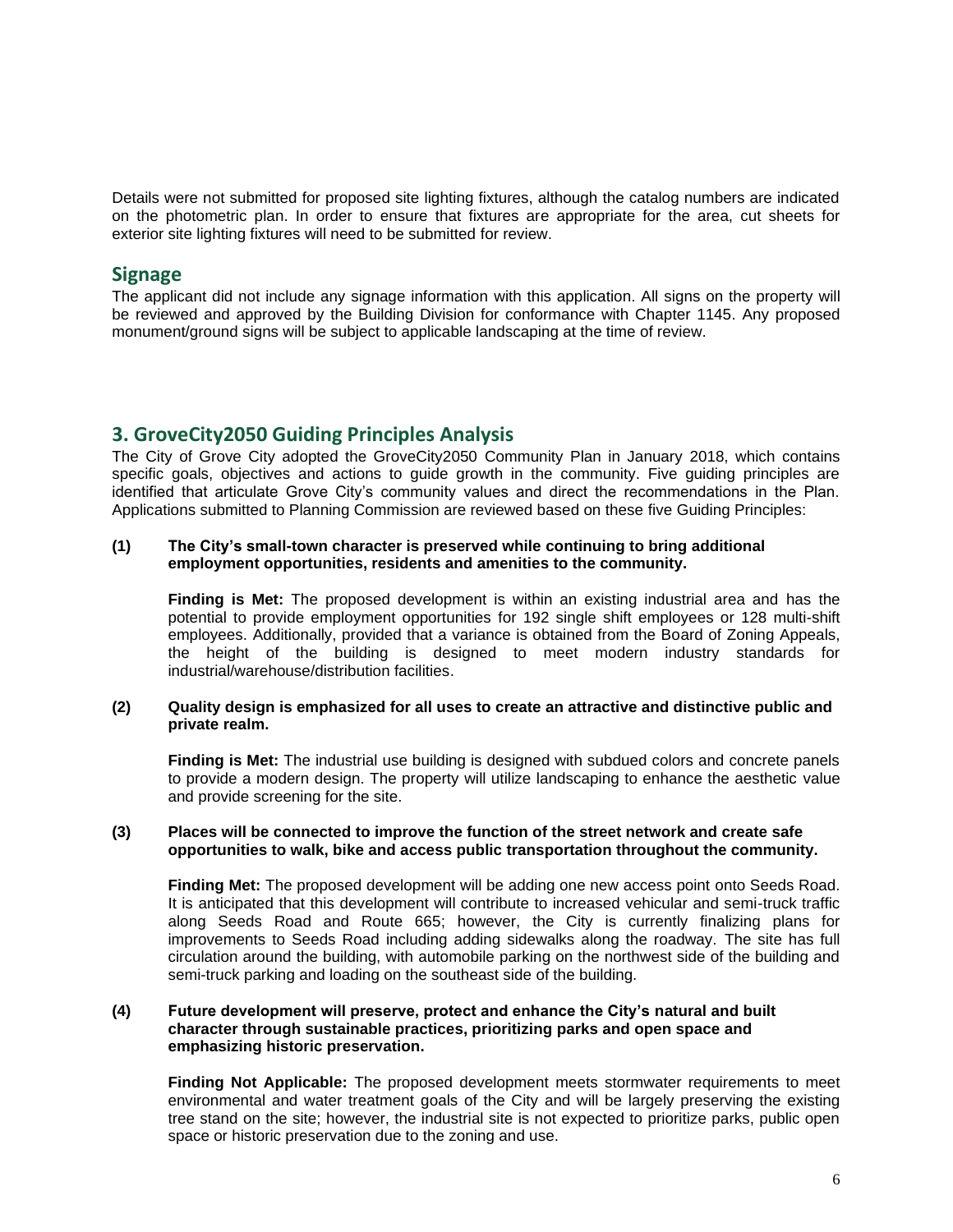## **(5) Development provides the City with a net fiscal benefit.**

**Finding is Met:** The development of the site will provide additional jobs as previously stated, further expanding its fiscal benefit of income tax for the City. The property owner is also providing right-of-way to the City for Seeds Road improvements/expansion.

## **4. Recommendation**

After review and consideration, the Development Department recommends Planning Commission make a recommendation of approval to City Council for the development plan with the following stipulations:

- 1. Parcels 040-004959-00 & 040-013659-00 shall be combined prior to submitting for building permits.
- 2. The strip of parcel 040-004959-00 running along and including Seeds Road shall be dedicated to the City for public right-of-way.
- 3. A variance shall be obtained from the BZA to exceed the permitted building height of 35 feet by 5'6".
- 4. A Special Flood Hazard Area Development permit shall be obtained for any development in the FEMA 100-year floodplain unless the FEMA floodplain map is updated to show no conflict prior to the future parking expansion being approved for construction.
- 5. Trees identified as Dead or Poor on the Tree Inventory shall be removed during construction, and additional trees shall be planted to fill in these areas and provide adequate screening to adjacent properties along the southwestern property edge where the existing tree mass is identified.
- 6. An updated photometric plan shall be submitted showing the lighting on the site in conformance with the 0.5 footcandle minimum in all vehicular and pedestrian areas.
- 7. Site lighting fixture details shall be submitted to the Development Department to ensure compatibility and appropriateness with area development.